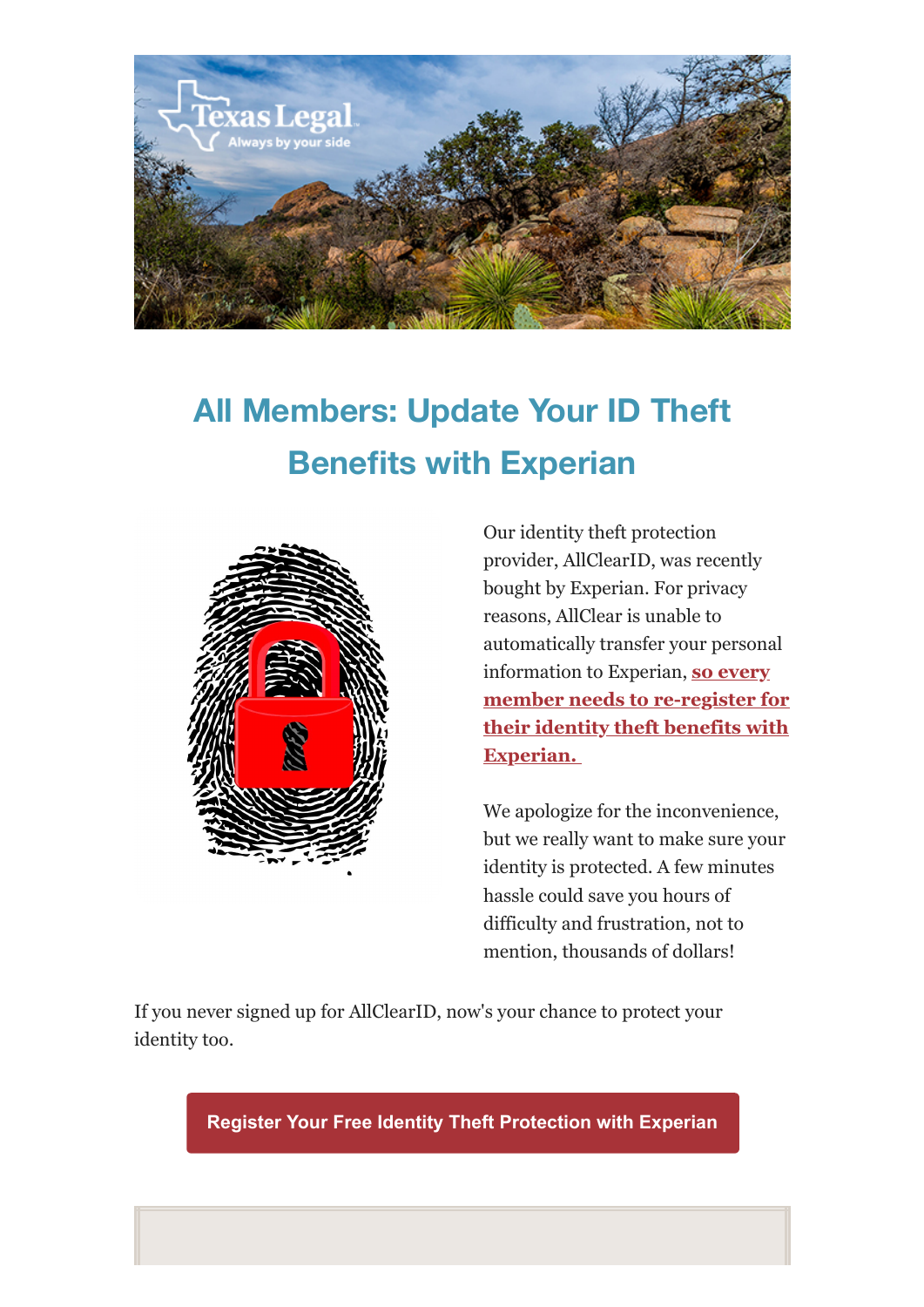## **Did you know... ?**

You can get an attorney's advice on any legal issue you're dealing with, even if you don't need a lawyer to step in quite yet. **Your legal plan covers 2-4 attorney consultations a year,** meaning you can sit down with an attorney to get advice and learn what the law says. Not only is it free, but talking to an attorney before a question becomes a problem can prevent some serious legal hassles!



## **What Legacy Will You Leave Your Family?**

What do you want to leave behind when your journey on earth is over? Two of our network attorneys, Matt and James Davidson, spend a lot of time thinking about how they can help their clients think through their legacy to their families and communities through estate planning and charitable giving. It's not just about money, but about the values and peace of mind you can leave your family through a will or a trust. **[Read more about how to leave your legacy with](https://texaslegal.org/texaslegal-blog/leave-a-legacy-how-to-give-a-charitable-gift-through-your-will-or-trust-in-texas) [the Davidson brothers.](https://texaslegal.org/texaslegal-blog/leave-a-legacy-how-to-give-a-charitable-gift-through-your-will-or-trust-in-texas)**